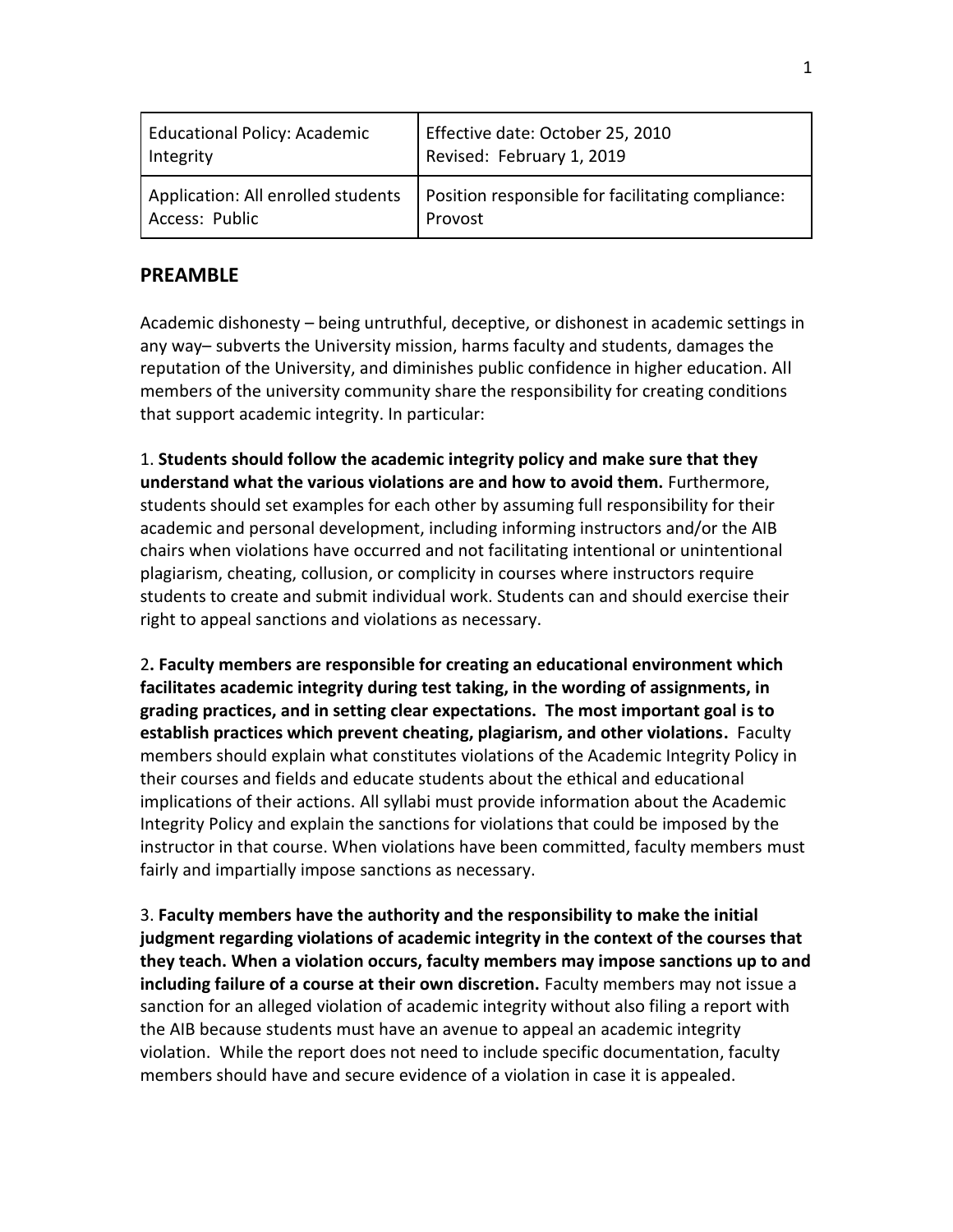4. **Deans of the various colleges, with the support of the Provost or his/her designee and the chair(s) of the Academic Integrity Board (AIB), are responsible for ensuring that their faculty, particularly new faculty and part-time faculty, are aware of the university's Academic Integrity Policy and of their responsibilities in this regard, to maintain the integrity of the academic review process.**

These efforts are supported by detailed guidelines and procedures for reporting, sanctioning, appealing, and hearing violations which maintain the integrity of the institution, ensure that university standards are upheld, and offer students the opportunity to appeal.

# **POLICY**

As a Catholic and Vincentian Institution, Niagara University is committed to ethics and social justice in all its endeavors. This includes a commitment to Academic Integrity; Niagara students are expected to be truthful, to obtain and portray their academic credentials honestly, to use and attribute sources of information properly, to conduct research in accordance with professional ethics, and to work to contribute to an environment conducive to this policy.

#### **Violations of Academic Integrity**

A violation of Academic Integrity can be anything that undermines the honor, veracity, and academic reputation of the University. Violations of academic integrity include but are not limited to the following categories: **cheating; plagiarism; fabrication; falsification or sabotage of research data; destruction or misuse of the university's academic resources, alteration or falsification of academic records; academic misconduct; complicity; and collusion.**

**Cheating:** Cheating is any action that violates university expectations or instructor's guidelines for the preparation and submission of assignments. This includes but is not limited to unauthorized access to examination materials prior to the examination itself, use or possession of unauthorized physical or digital materials during the examination or quiz; having someone take an examination in one's place; copying from another student; providing unauthorized assistance to another student or acceptance of such assistance.

**Plagiarism**: Plagiarism is a major form of academic dishonesty involving the presentation of the work of another as one's own. Students are expected to understand and follow citation guidelines provided by their instructors when using the words and ideas of others in courses or university supervised professional opportunities. For the purpose of this policy, acknowledgement of a source includes use of quotation marks and/or block quotation format for direct quotations as well as attribution of any source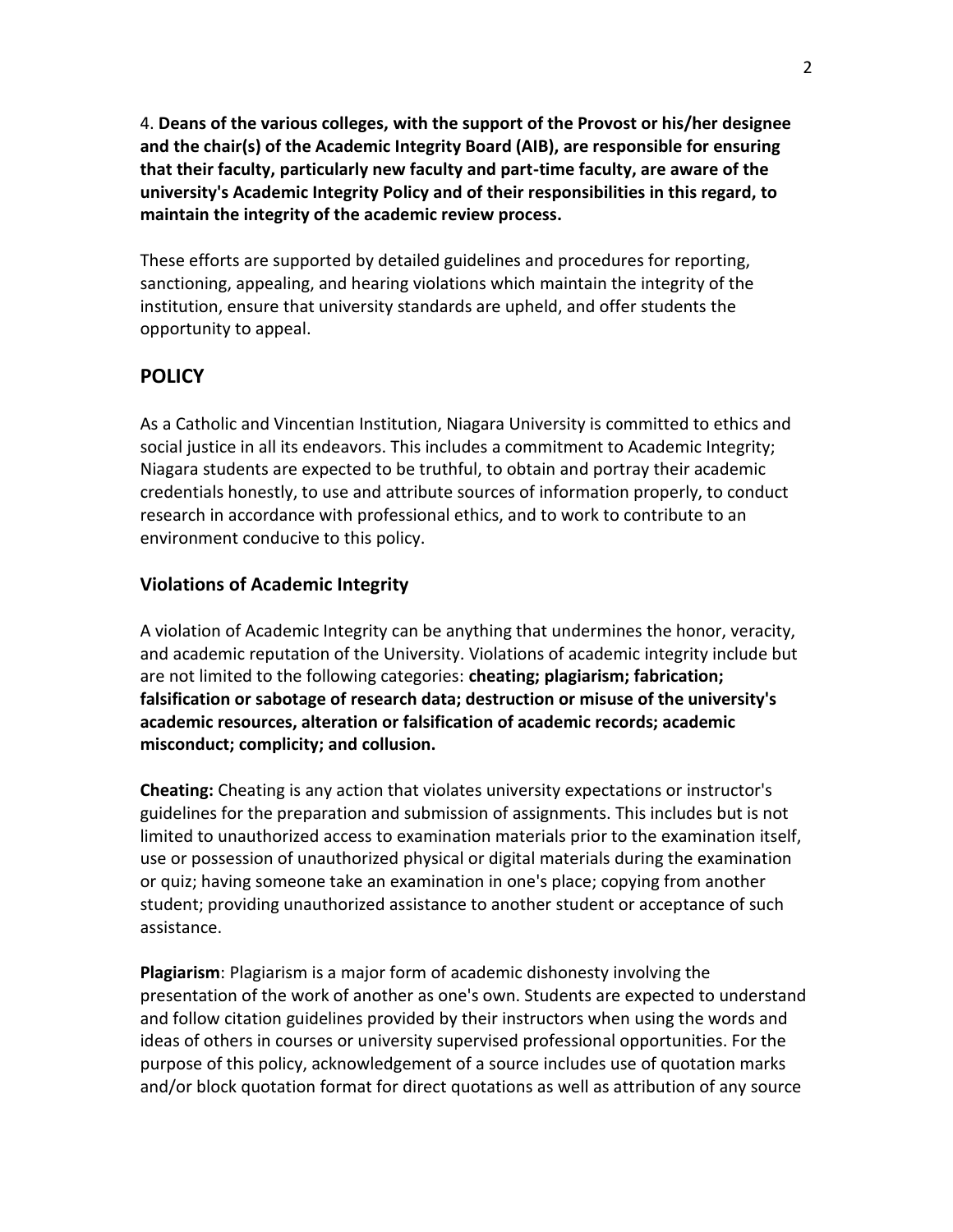material including quotations, paraphrases, and summaries using a field-appropriate style system and/or specific instructor guidelines.

Plagiarism includes but is not limited to the following:

a. Directly copying any source, such as written and verbal material, audio, video, or other digital or print files (including digital presentations and images), whether published or unpublished, in whole or part, without proper acknowledgement that it is someone else's.

b. Paraphrasing another's work or ideas without proper acknowledgement, including substituting words or altering the wording of another's work with the intent to present the original work as one's own work whether personally or through the use of automated tools ("thesaurus plagiarism" or "word substitution plagiarism").

c. Submitting as one's own work an assignment that has been prepared by someone else. This includes assignments obtained from any other person, agency, or online platform.

**Fabrication, Falsification or Sabotage of Research Data:** Fabrication, falsification or sabotage of research data is any action that misrepresents, willfully distorts or alters the process and results of scholarly investigation. This includes but is not limited to making up or fabricating data as part of a laboratory, fieldwork or other scholarly investigation; knowingly distorting, altering or falsifying the data gained by such an investigation; stealing or using without the consent of the instructor data acquired by another student; representing the research conclusions of another as one's own; and undermining or sabotaging the research investigations of another person.

**Destruction or Misuse of the University's Academic Resources:** Destruction or misuse of the university's academic resources includes but is not limited to unauthorized access to or use of university resources including equipment and materials; stealing, destroying or deliberately damaging equipment and materials; preventing, in an unauthorized manner, others' access to university equipment, materials or resources; using university equipment, materials or resources to destroy, damage or steal the work of other students or scholars. Violations of this nature may also fall under the Code of Student Conduct and Judicial Proceedings.

**Alteration or Falsification of Academic Records**: Alteration or falsification of academic records includes any action that tampers with official university records or documents, including but not limited to: any alteration through any means whatsoever of an academic transcript, a grade or grade change form; unauthorized use of university documents including letterhead; and misrepresentation of one's academic accomplishments, awards or credentials. Violations of this nature may also fall under the Code of Student Conduct and Judicial Proceedings.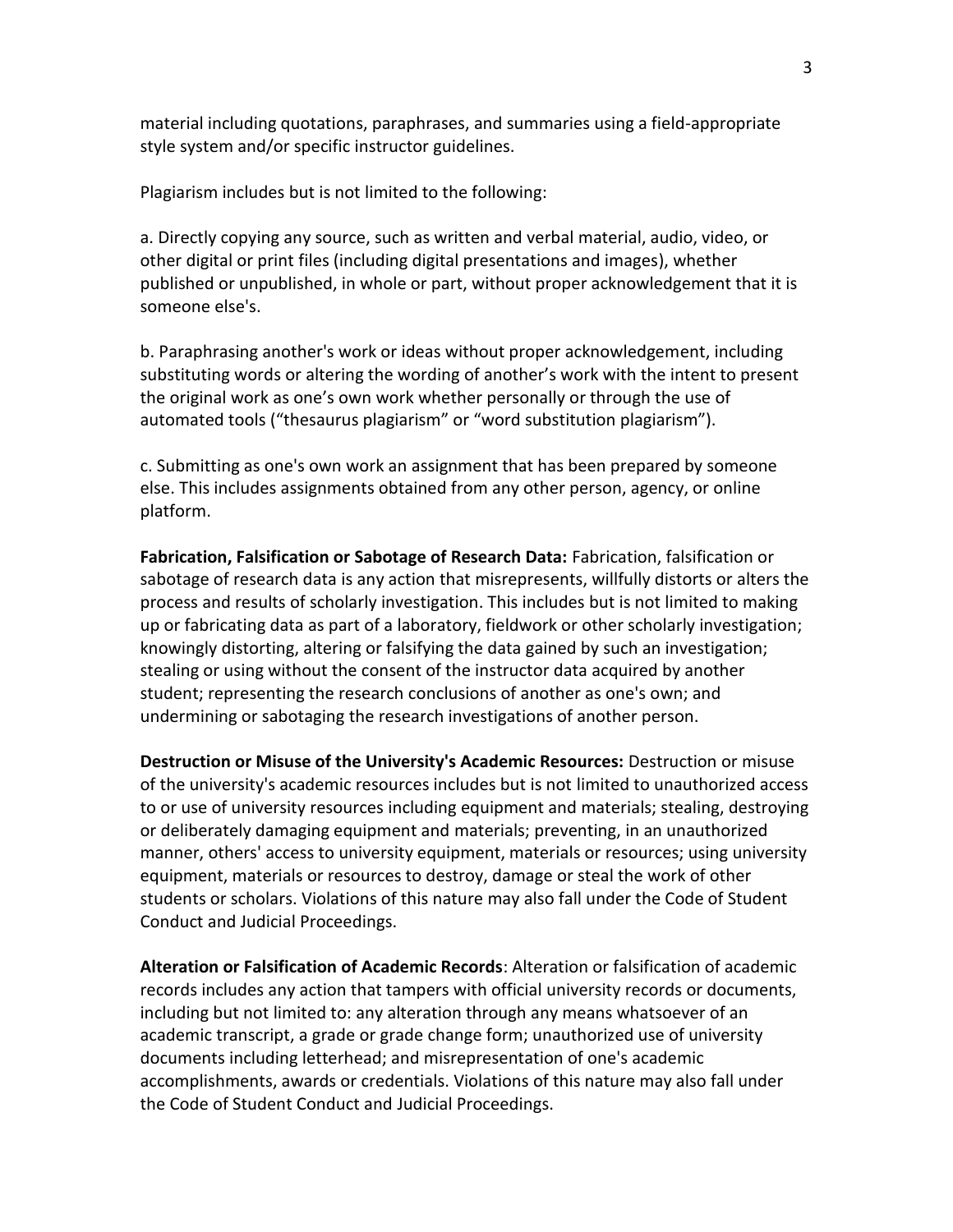**Academic Misconduct:** Academic misconduct is any action that deliberately undermines the free exchange of ideas in the learning environment, threatens the impartial evaluation of the students by the instructor or advisor, or violates standards for ethical or professional behavior established by a course or program. This includes but is not limited to attempts to bribe an instructor or advisor for academic advantage; persistent hostile treatment of, or any act or threat of violence against, an instructor, advisor or other students; and/or actions or behavior that violate standards for ethical or professional behavior established by a course or program in an off-campus setting and could damage the university's relationship with community partners and affiliated institutions. Violations of this nature may also fall under the Code of Student Conduct and Judicial Proceedings.

**Complicity**: Complicity is any intentional attempt to facilitate any of the violations described above.

This includes but is not limited to the following:

a. Providing exam related information to other students during an exam period or an online exam time window. An exception would be when the professor specifically allows collaboration during a "group exam" or specifically allows sharing of exam questions or information between students taking the same test in different classes or in on-line formats.

b. Sharing with other students any term papers, case summaries, or other substantive assignments such as problem set solutions or lab results that have been created for an individual assignment if the purpose of sharing is to allow copying by other students to assist them in completing their individual assignments.

c. Intentionally posting, sending or uploading electronic copies of their individual work to other students or to online crowdsourced "learning" platforms for the purposes of completing another student's individual assignments. Students may be guilty of complicity if they intentionally share documents and they facilitate plagiarism by another student.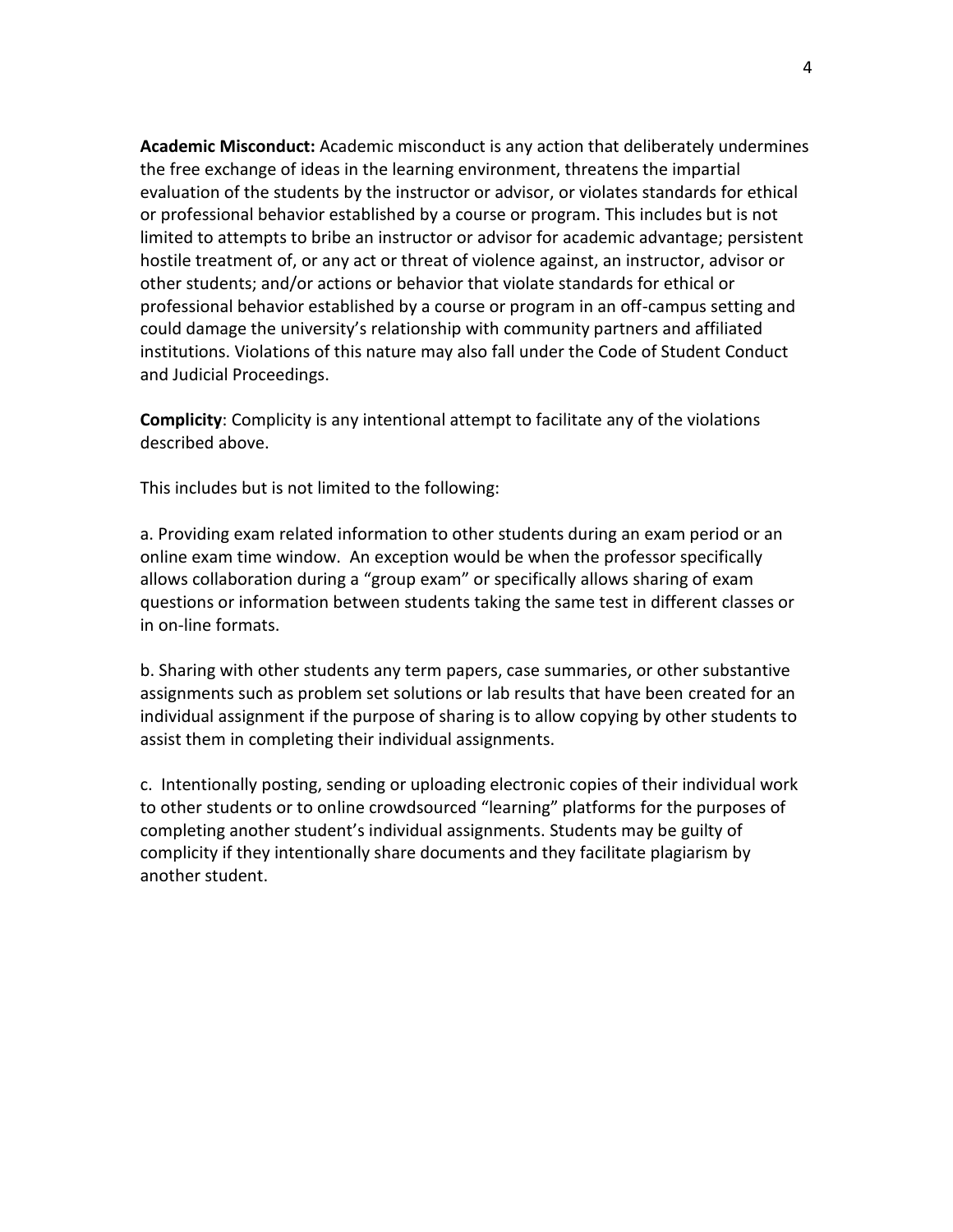#### **PROCEDURES**

#### **1. Faculty Guidelines**

a. **Faculty are expected to be fully familiar with the Academic Integrity policy and the mechanism for reporting academic integrity violations**. Faculty members seeking guidance on matters of Academic Integrity are encouraged to contact the AIB Chair(s) or the Associate Provost. Faculty members are expected to cooperate with the Academic Integrity Board during the reporting of violations and during any appeals which may arise from reporting violations.

#### b. **Faculty must include the following Senate-approved language on academic integrity on all course syllabi**:

Academic honesty – being honest and truthful in academic settings, especially in the communication and presentation of ideas – is required to experience and fulfill the mission of Niagara University. Academic dishonesty – being untruthful, deceptive, or dishonest in academic settings in any way – subverts the university mission, harms faculty and students, damages the reputation of the university, and diminishes public confidence in higher education.

All members of the university community share the responsibility for creating conditions that support academic integrity. Students must abstain from any violations of academic integrity and set examples for each other by assuming full responsibility for their academic and personal development, including informing themselves about and following the university's academic integrity policy.

Violations of academic integrity include but are not limited to the following categories: cheating; plagiarism; fabrication; falsification or sabotage of research data; destruction or misuse of the university's academic resources, alteration or falsification of academic records; academic misconduct; and complicity. This policy applies to all courses, program requirements, and learning contexts in which academic credit is offered, including experiential and service-learning courses, study abroad programs, internships, student teaching and the like.

Please refer to the undergraduate catalogue for Niagara University's policy on academic integrity or access the policy online at www.niagara.edu/academicintegrity.

**Faculty members should also explain the possible sanctions that could be issued for violations in the courses that they teach on their syllabi.**

c. **Faculty members have the authority and responsibility to make the initial judgment regarding academic integrity violations** in the context of the courses they teach.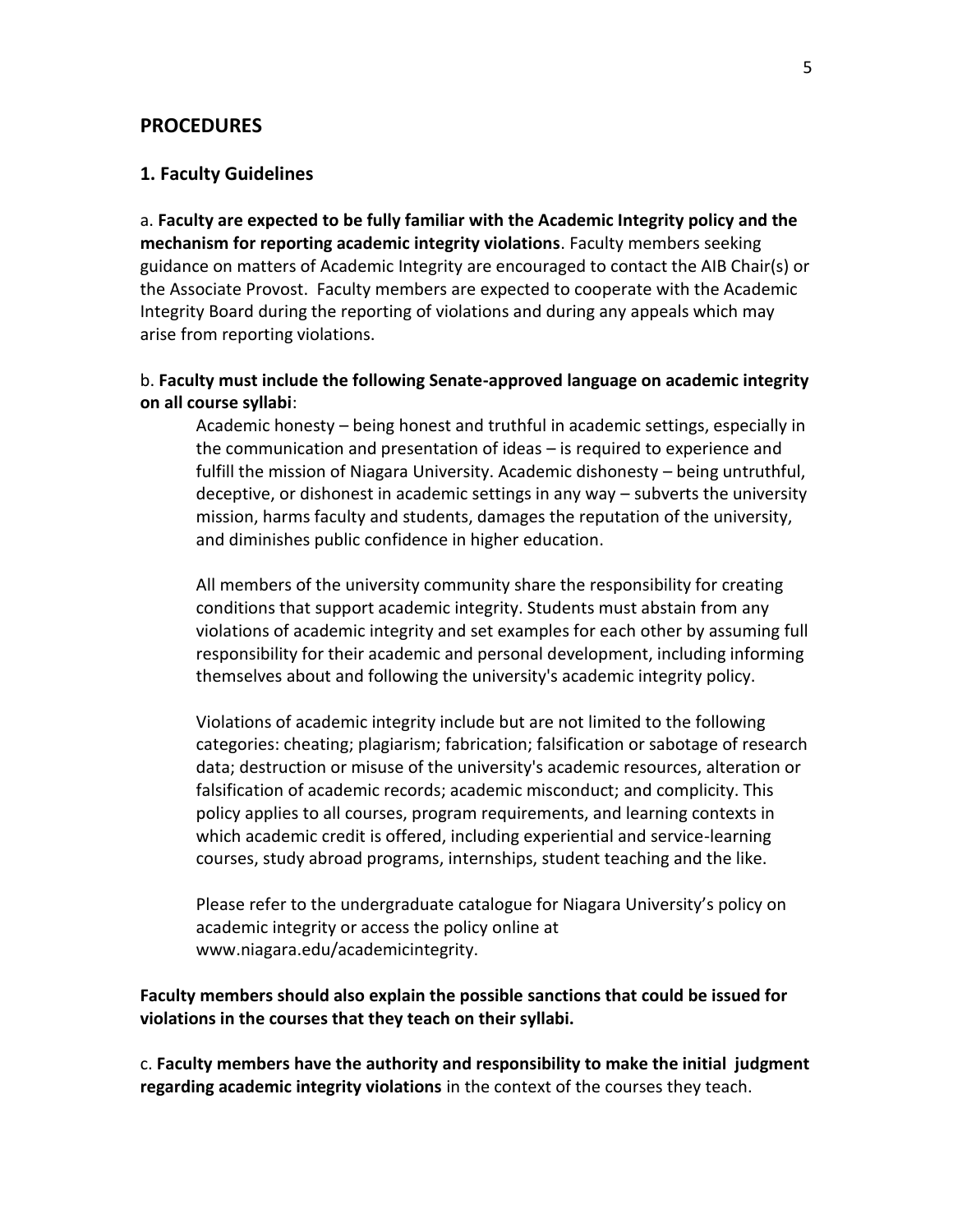d. **Faculty members may impose sanctions for academic integrity violations** including redoing an assignment, applying assignment grade penalties, and/or applying course grade penalties. The most severe sanction faculty may impose is a failing grade for the course**. Faculty members are expected to hold all students in their courses to the same standards and to impose sanctions impartially**.

e**. Faculty are encouraged to discuss the violation and sanctions with the student but such a discussion should not substitute for reporting a violation through the official system.**

f. **Once they have determined that there has been a violation of the Academic Integrity policy, faculty members must report the violation(s) and the sanction(s) they are imposing through the Academic Integrity reporting link on myNU**, which will automatically notify the AIB Chair(s), the Associate Provost, and the student via their NU email addresses. After visiting the Academic Integrity reporting link, the faculty member must fill in all the sections required on the form, including the type of violation, the circumstances of the violation, and the sanction imposed. **If more than one student is involved in an academic integrity violation, faculty members should file a separate report for each student.** This type of report is called an Instructor Report. (Instructors who observe academic integrity violations in situations or courses that they do not teach should see the Observer Reports portion of this policy for information about how to report them.)

g. **Faculty members who believe an academic integrity violation warrants a sanction beyond failure of the course should send a request to the AIB Chair(s) together with all the relevant materials and a list of witnesses; this is called an "Additional Sanctions Hearing."** Materials supporting an "Additional Sanctions Hearing" should include the initial sanction report, evidence of the violation, a copy of the course syllabus, and any other relevant material; faculty members are encouraged to send these to the Chair within 3 academic days of the sanctions.

# **2. Student Guidelines**

a. **Students are expected to be fully familiar with the Academic Integrity policy and are encouraged to report violations they observe to their instructors and/or the Chair(s) of the Academic Integrity Board**. Reports will be received in confidence.

b. **Even if the instructor fails to include a reference to the Academic Integrity policy on the syllabus, or the academic work is not conducted on campus or taught by university faculty, this policy still applies.**

c. Students who have any questions or doubts about possible violations of academic integrity, such as what constitutes proper use and attribution of sources, whether they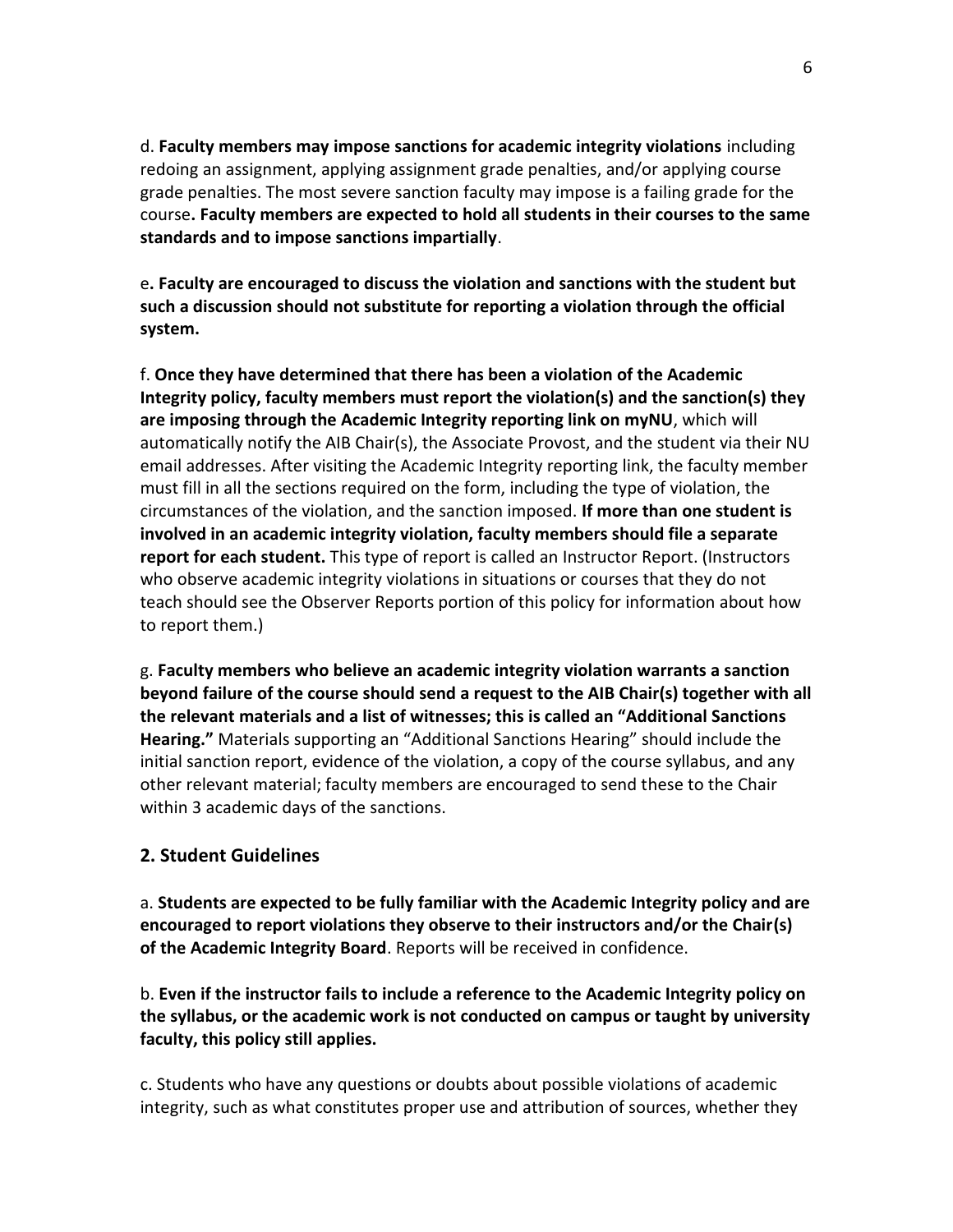have permission to work with other students, whether and how they are allowed to use external material, or any other question about what would be appropriate academic action, are strongly encouraged to talk to their instructor before turning in an assignment. **Ignorance of the policy is not an excuse for violating it**. Students seeking further guidance on matters of Academic Integrity are encouraged to contact the AIB Chair(s) or an AI ombudsperson.

d. Students are encouraged to discuss the circumstances of their alleged violation(s) with the faculty member who reported them, but **such a discussion should not be a substitution for reporting a violation to the AIB and imposing sanctions**.

e. **Students who are reported as having violated the Academic Integrity Policy have a right to appeal the violation to the Academic Integrity Board on one of the following grounds: (1) they did not commit the alleged violation; (2) the sanction imposed by the instructor was different from the possible sanctions listed in the course syllabus; or (3) the instructor held a different student in the same course section to a different standard** and assigned no sanctions or different sanctions for the same type of violation.

f. **Students who feel that an academic integrity violation report and/or sanction is the result of discrimination based on a protected category** (including sex, race, age, disability, color, creed, national origin, religion, ethnicity, gender, gender identity or expression, sexual orientation, marital or familial status, military or veteran status, domestic violence victim status, pregnancy, or other category protected by law) **must refer their claim directly to Ryan Thompson, Title IX Coordinator** & Civil Rights Officer; Office for Equity & Inclusion (OEI); (716) 286-8324; rthompson@niagara.edu; www.niagara.edu/oei.

g. **Students who wish to appeal must request an appeal via an email to the Chair(s) of the AIB within 10 academic days of being notified of the violation**. Students should also provide any supporting materials to the AIB chair coordinating the hearing within 10 academic days, including the academic work involved, a copy of the course syllabus, and any other relevant material.

h. **For a student's first reported violation, no hearing is required unless the student requests an appeal hearing. For all subsequent violation reports, the student is required to attend a mandatory hearing**. The AIB chair(s) will contact any student who needs to attend a mandatory hearing.

i. **Students are expected to cooperate with the Academic Integrity Board; failure to cooperate with the Board or to attend a hearing can result in a suspension** or a bar to further enrollment at the discretion of the Associate Provost.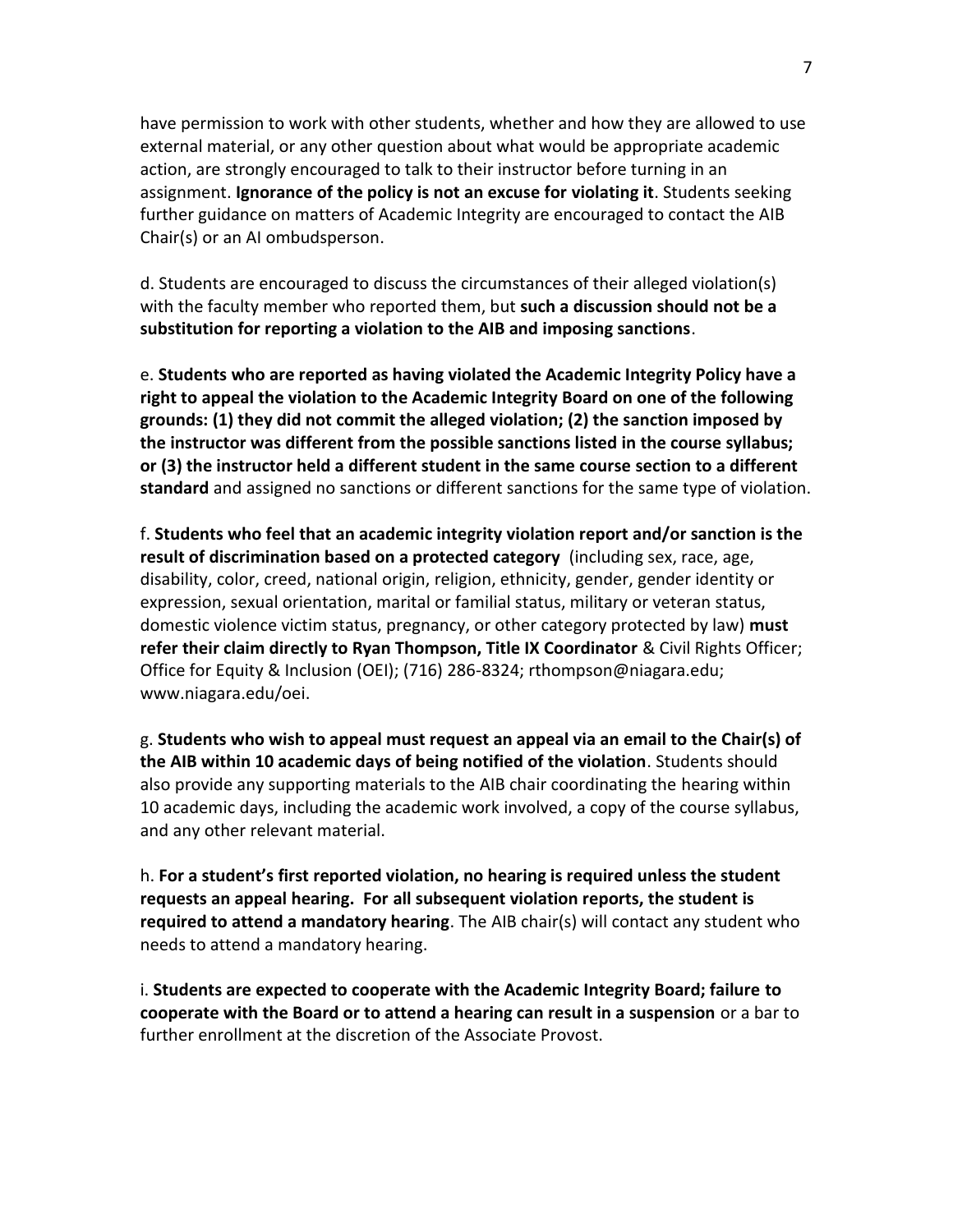j. While in the process of preparing for or responding to an AIB hearing and sanction, **students must refrain from contacting AIB board members**. Appropriate contacts are ombudspersons, academic advisors, and the AIB Co-chairs.

k. As in other areas of academic life at Niagara University, **students are expected to regularly check and exclusively use their University-issued e-mail** for this process.

l. Barring circumstances set forth below, **students awaiting the results of a hearing are entitled to continue attending all classes and/or participating in university functions until a notification of the final sanctions** is sent to the student by the Associate Provost.

### **3. Composition of The Academic Integrity Board**

a. The Academic Integrity Board (AIB) shall be composed of no more than **nine (9) tenured faculty members** and at **least four (4) student members**.

b. **Faculty members shall be appointed to staggered terms of 3 years**. Faculty members of the AIB are expected to be **available to meet from three working days prior to the start of the fall semester through three working days following the last scheduled examination of the spring semester**, with the exception of the Christmas break that extends to the first working day following January 1.

c. **Two of the Faculty members shall be elected to staggered three-year terms as Co-Chairs**, who shall be placed in charge of each hearing or other AIB matter as they deem appropriate.

d**. Student members** and alternates shall serve at the discretion of the Chairs **with no term limit.** 

e. **The Academic Integrity Board shall hold an annual training session each fall semester** to train new and current members, alternates, and ombudspersons.

f. **The AIB will recommend sanctions which protect the honor, veracity, and academic reputation of the University while at the same time helping students to grow and learn.** Whenever possible the AIB will seek to take actions that are both corrective and educational. If these two goals are in conflict, then the AIB shall act in ways that protect the University's reputation and the integrity of the education and degrees held by its students and alumni. The AIB may select any sanction that it feels best accomplishes these goals. Listed below are a range of typical sanctions that the AIB may recommend. In addition, the AIB may combine some of these sanctions (e.g. a suspension until a student has completed one or more educational remedies). **Sanctions include, but are not limited to, the following:**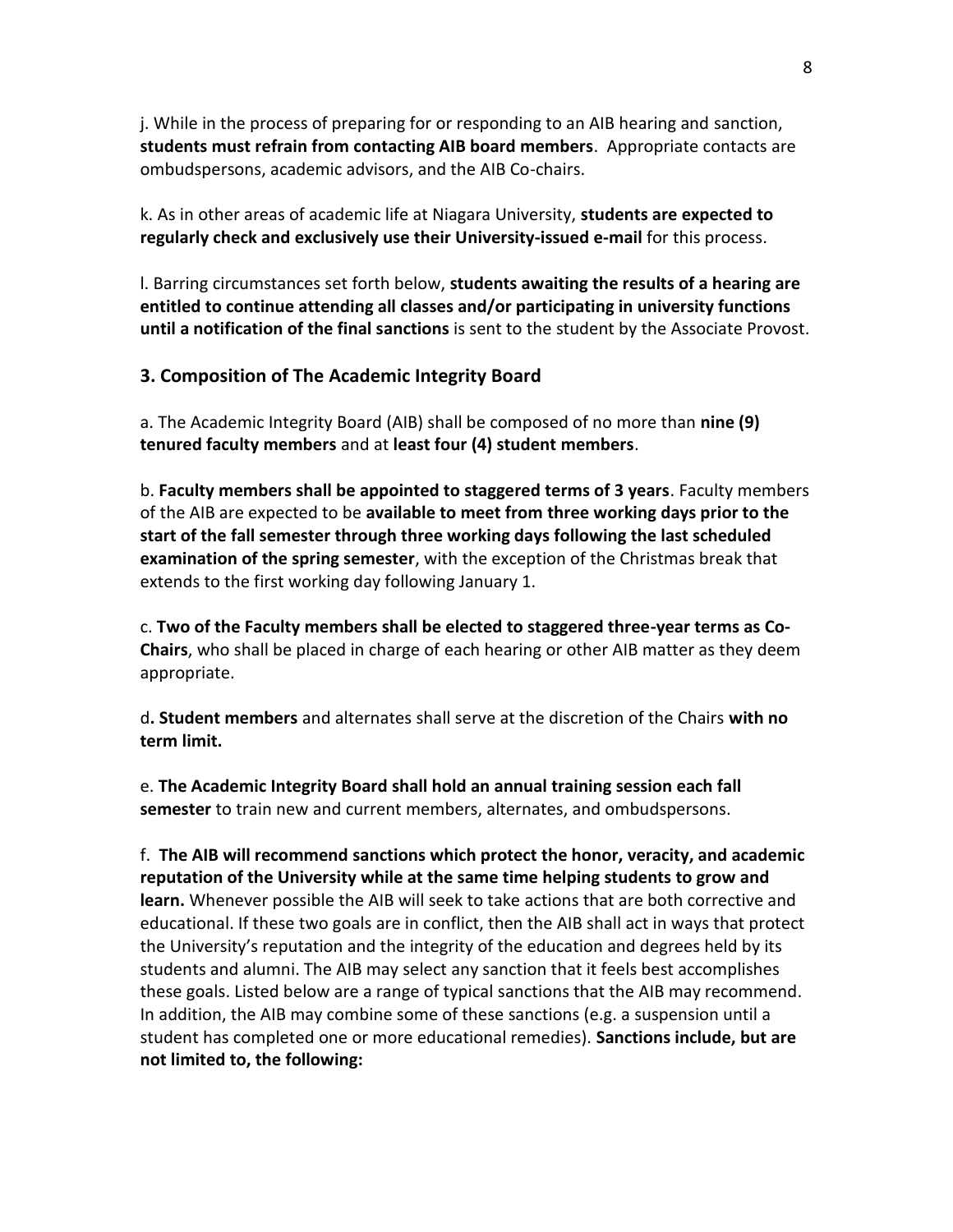- **Educational remedies** are designed to assist the student in better understanding the overall impact of his/her academic infraction(s). Such assigned projects might include research projects, the creation of educational materials, completion of a training module on AI policies, attendance at workshops and/or tutoring sessions to help improve the student's academic skills, or the planning and/or presentation of educational programs related to the policy infraction. Assigned projects may not include physical labor unless they are directly related to the violation(s) and may not be intended to cause humiliation or degradation to the student.
- **Reprimand without transcript notation** is an official written censure of the student for violating Academic Integrity policies that will not result in a note on the student's transcript.
- **Suspension** establishes a fixed period of time during which the student may not participate in any academic or extracurricular activities of the university. The suspension may or may not be accompanied by other requirements such as educational remediation or other activities. At the end of the suspension period, the student may be restored to good standing provided that the student has met any and all requirements that have been established by the AIB. The AIB can choose to end a suspension or to extend a suspension.
- **Dismissal** permanently denies the student the right to participate in any academic or extracurricular activities of the university. A sanction of dismissal will be noted on the transcript as "academic dismissal."
- **Degree revocation** may occur for a graduated student who has violated the Academic Integrity Policy. This sanction will be noted on the transcript as "degree revocation".

h**. In the event that a recommended sanction will not be implemented by the Associate Provost, the AIB must work with the Associate Provost to determine what adjustments are necessary to effect a resolution to a case**; in any event, a resolution shall be effected within 30 (thirty) academic days of the hearing, with the Provost serving as the final authority to resolve any dispute between the AIB and Associate Provost.

i. **The AIB may not issue a recommendation that will overrule a related determination of a Dean (or a Department, approved by the Dean) as to the professional suitability of an individual for a professional license as defined by the laws of New York State, the province of Ontario, or any other controlling law**. It is expected that the Chair and the Associate Provost shall consider this prior to a case going forward.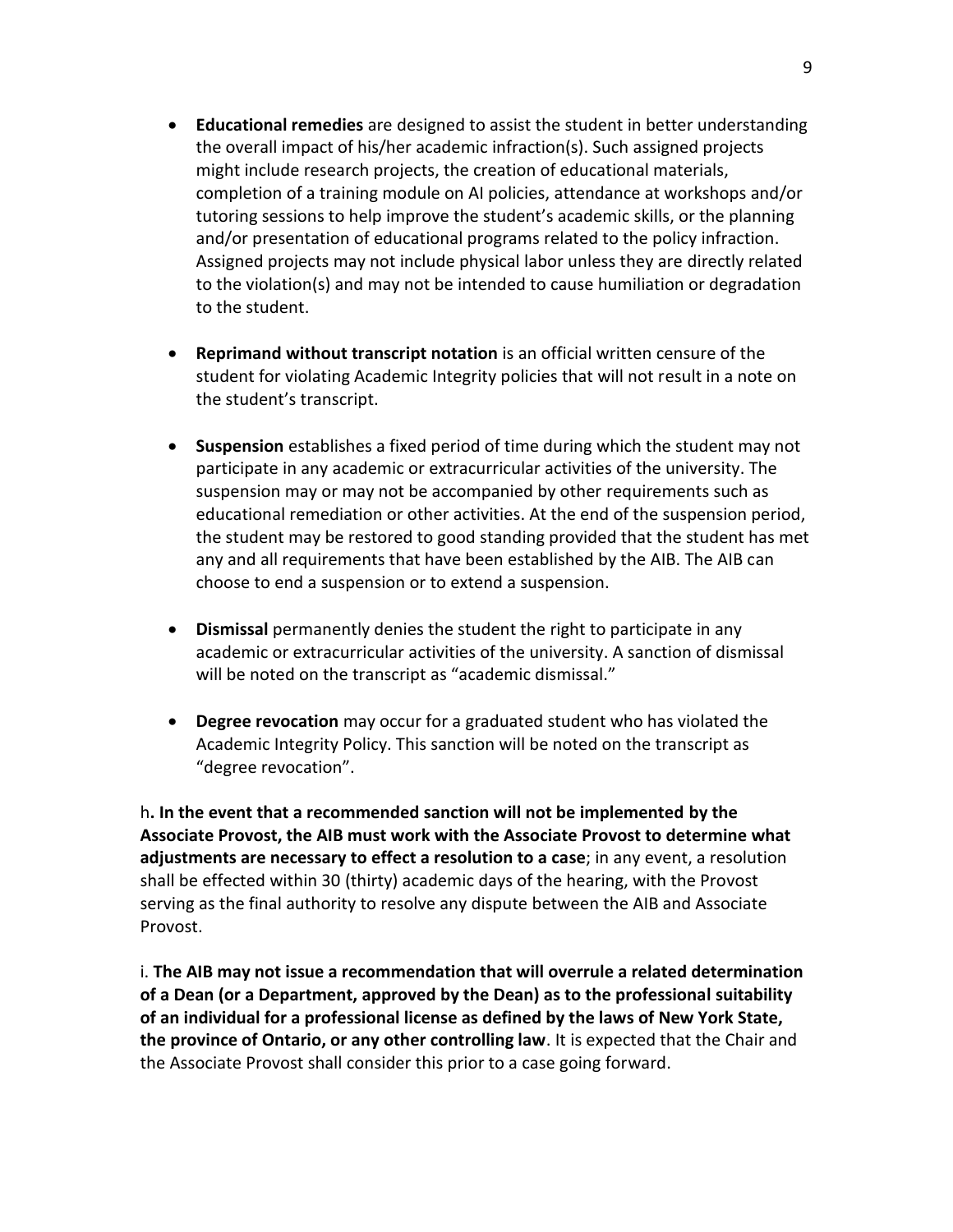# **4. Roles of the Chair(s) of the AIB**

a. The Co-Chairs (Individually, "Chair") shall manage their respective cases as this Procedure requires, but may delegate the responsibilities set forth in this section.

b**. The Chair shall ensure that the AI Policy is adhered to during any adjudicatory proceeding**; to effect this, the Chair may consult the Associate Provost and University General Counsel as needed.

c. **Saving the formal notices that must be sent by the Associate Provost, the Chair shall schedule all hearings and send the appropriate notices to all AIB members, witnesses, and other participants, necessary to organize the proceedings. After hearings, the chair will communicate the circumstances of the hearing and the recommendations of the AIB to the Associate Provost.** 

d. Prior to a matter being adjudicated by the AIB, **the Chair is responsible for resolving any jurisdictional concerns with the Associate Provost and other appropriate university officials**. In the event an agreement cannot be reached, a decision in the best interest of the student shall be made by the Provost.

# **5. Roles of the Associate Provost**

a. **The Associate Provost is responsible for ensuring that the various responsibilities in this Policy are discharged properly and in a timely manner**. As needed, the Associate Provost may designate another member of the Office of Academic Affairs to discharge these responsibilities.

b. **Once a hearing is complete and the AIB has made a recommendation, the AIB Chair(s) will notify the Associate Provost via email or intercampus mail about the circumstances of the hearing and the conclusions of the AIB and the Associate Provost will communicate the AIB's conclusion to the student**.

c. The Associate Provost will oversee the annual training of the AIB.

d. The Associate Provost is responsible for ensuring that the final sanctions are carried out, and shall take the appropriate steps, up to and including expulsion, for failure to comply with a sanction.

e. Typically, students awaiting a hearing or appeal are entitled to continue all classes until the sanctions are formally communicated by the Associate Provost. However, if it is determined that the circumstances warrant it, the Associate Provost may at any time suspend a student pending a hearing. NOTE: If eventually determined to have not violated the policy, a student so suspended shall be entitled to a pro-rated refund of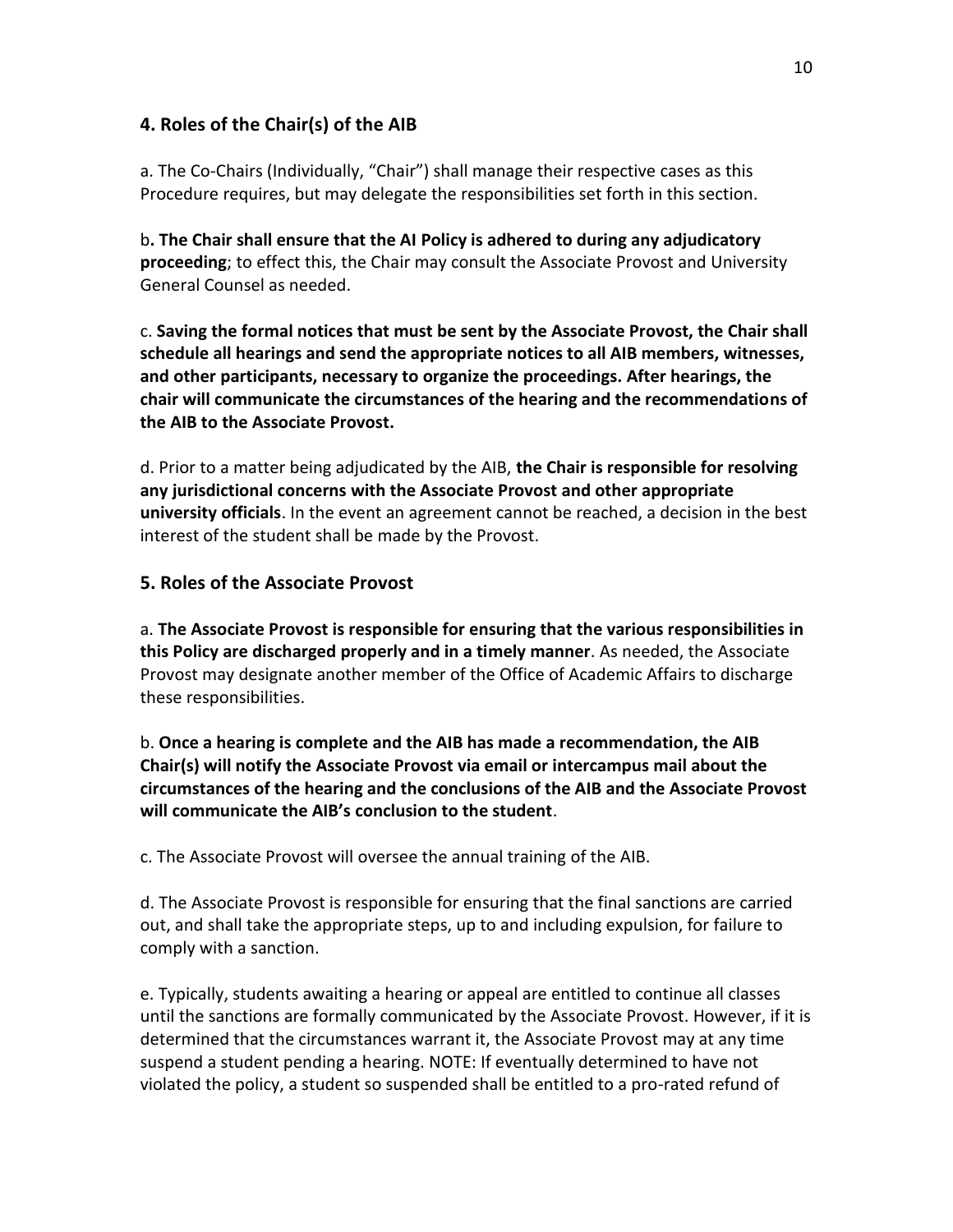tuition paid, and be credited the tuition paid towards the completion of all incomplete classes from the affected semester.

## **6. Roles of Ombudspersons**

a**. All former faculty members of the AIB will be considered as ombudspersons available to any students at the University unless they explicitly decline to serve** in this capacity.

b. All ombudspersons are invited to the annual AIB fall semester training.

c. **Ombudspersons shall be available to students to provide clarity about the Academic Integrity Policy,** including the hearing process.

# **7. Violation Reporting: Instructor Reports and Observer Reports**

Anyone may report an alleged academic integrity violation to the Academic Integrity Board. However, **academic integrity violations should first be reported to the course instructor** and the instructor should be allowed to determine if a violation occurred, impose sanctions, and file a violation report through myNU (an Instructor Report). If **it is not possible to do this, then the observer of the violation may contact the AIB Chair(s) to file an Observer Report instead.** 

a. **Instructor Reports are those reports to the AIB of a violation of AI Policy made by the professor/instructor of a course in which the violation occurred**. Upon observing a violation in their own course, a faculty member must report the violation and any sanctions imposed through the reporting utility on myNU as detailed in the faculty guidelines in this policy. Instructor Reports shall be logged by the Academic Integrity Reporting utility on myNU, which is designed to send copies to the student, the Associate Provost, the Chair of the AIB, the reporting instructor, and the Dean of the student's home College as well as to create a permanent log of the report. The log of the report shall be maintained in the system, at the direction of the Associate Provost, for at least 7 years after the report.

b. **Observer Reports are reports of AIB violations that are made by someone other than the professor/instructor of the class where the violation is alleged to have occurred**. **Anyone**, including a faculty member**, upon observing a violation** in a class they do not teach or any other university-sanctioned event or situation**, needs to report the violation. To file an Observer Report, the observer should contact the instructor via their official NU email and explain the circumstances of the alleged violation** including providing any available supporting evidence. If it is not possible to contact the instructor, the observer should contact **one or both of the chairs of the AIB by email and explain the circumstances of the alleged violation** including providing any available supporting evidence.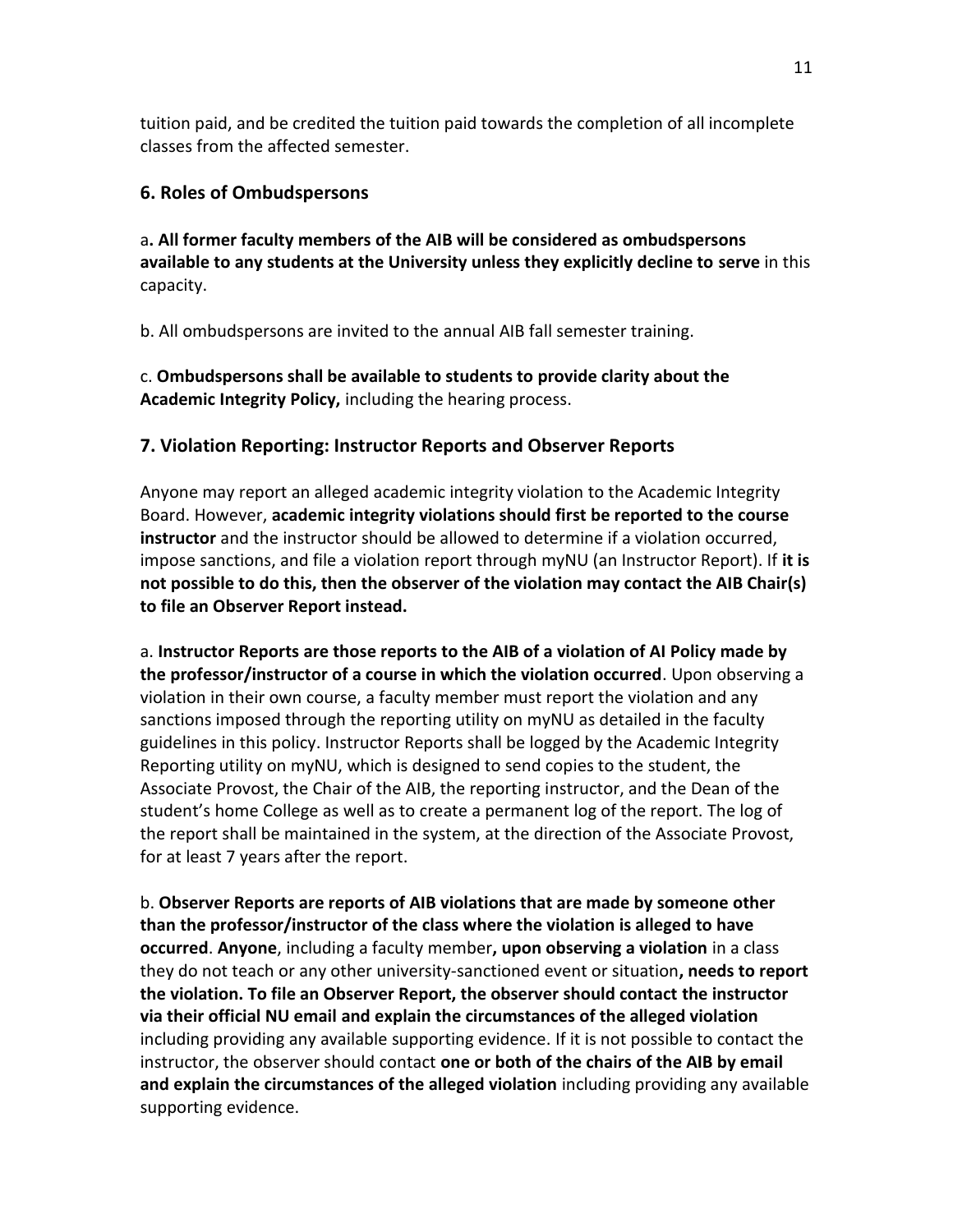c. **If the observer is uncomfortable or unsure about what they have observed, they may contact one of the Co-Chairs of the AIB and have the opportunity to discuss their observations in confidence before filing an official Observer Report**. It will then be up to the discretion of the AIB Co-Chair to determine next steps. The Co-Chair who receives the observer report in these circumstances should consult with the other Co-Chair and/or the Associate Provost before taking further actions.

d**. Anyone who has made an Observer Report to an instructor and feels the situation/violation was not adequately addressed may also contact one of the AIB Co-Chairs in confidence**. The Co-Chair who receives the observer report in these circumstances should consult with the other Co-Chair and determine whether further actions are warranted. The Co-Chairs may also involve the Associate Provost in their deliberations. The AIB Co-Chairs will investigate as they deem appropriate, and determine if there should be a Chair-Initiated Hearing.

# **8. Types of Hearings**

a. **A hearing may be initiated by a student hoping to overturn the sanction of a faculty member**; this is **a Student-Initiated Hearing or an Appeal Hearing**.

b. Once a student has had an initial violation of the Academic Integrity Policy, **a hearing must be initiated for all subesequent violations; this is a Mandatory Hearing.**

c**. A faculty member or instructor who determines a violation** and believes sanctions beyond their authority are warranted **may ask the Board to convene to consider additional sanctions; this is an Additional Sanctions Hearing**.

d. **Upon receiving a report from a third party, the Chair may investigate a matter and determine if it warrants a hearing**; any hearing which arises from these circumstances is called a **Chair-Initiated Hearing**.

e. **Students, faculty, and witnesses are expected to participate in any hearing**, regardless of the type.

# **9. Hearing Procedure**

a. Once jurisdiction is established and formal notice is sent by the AIB Chair(s) the hearing, regardless of what type, shall take place according to this procedure.

b. The Chair(s) will establish a hearing panel consisting of **one of the AIB Chairs, three AIB faculty members and at least one student AIB membe**r.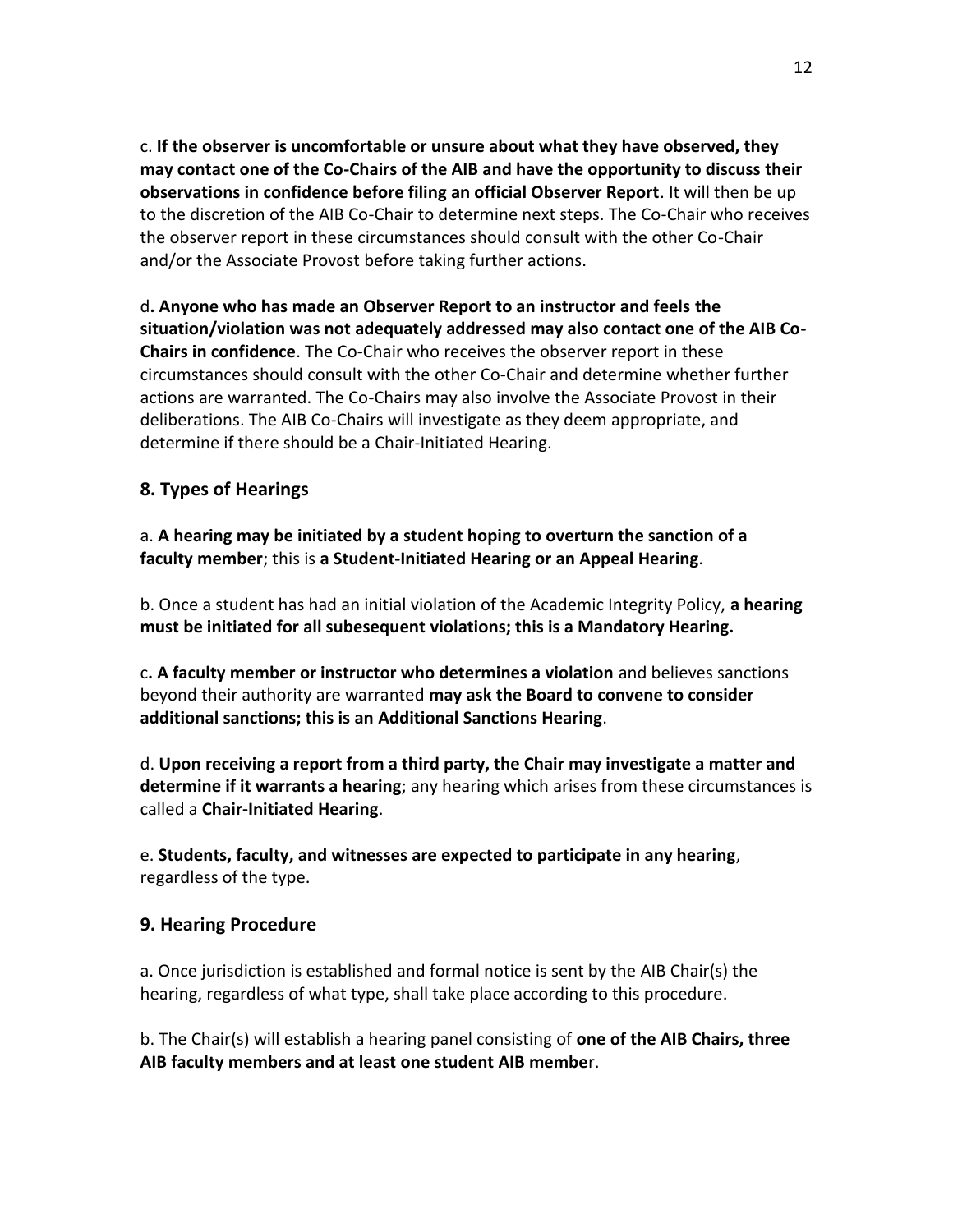c. There may be circumstances when a professor or student cannot physically attend a hearing, or when other reasons necessitate that students, professors, or other witnesses need to be heard from separately. **In those cases, the AIB Chair who is responsible for the hearing will determine what deviations from the procedure are necessary**.

# d. **Under normal hearing procedures, the following procedure should be followed**:

- One of the AIB co-chairs will be the designated chair for the meeting.
- The professor(s) filing the report(s) will attend (if possible) at the beginning of the meeting and have an opportunity to share any relevant information in confidence to the AIB board before the student arrives.
- The student will be invited to report to the meeting ten minutes later than the designated start time. At this time, all AIB members will formally introduce themselves to all parties.
- Without interruption, the professor(s) will present the circumstances of the alleged violation(s) and the sanction(s) imposed.
- Without interruption, the student will present any defense, explanation or rebuttal regarding the violation(s) and the sanction(s).
- AIB members may then ask questions of either the student or professor. Direct questioning between student and professor is not permitted, but may be directed through an AIB member if appropriate. Students may have an ombudsperson in the room with them but the ombudsperson may not ask or answer any questions on the student's behalf.
- The professor(s) then may make any clarifications and may make a summary closing statement. After this statement and any follow-up questions, the professor(s) will leave.
- The student then has the opportunity to make any further statements or clarifications that they wish the AIB to hear in confidence. After this final statement and any follow-up questions, the student will leave.
- $\bullet$  It should be made clear to both the student and professor(s) that there will be no reported in-person decision after the meeting and that when they leave, they do not need to wait for deliberations to finish.
- The AIB members present will deliberate privately and make a decision regarding the alleged violation(s) and the appropriateness of the sanction. After they reach